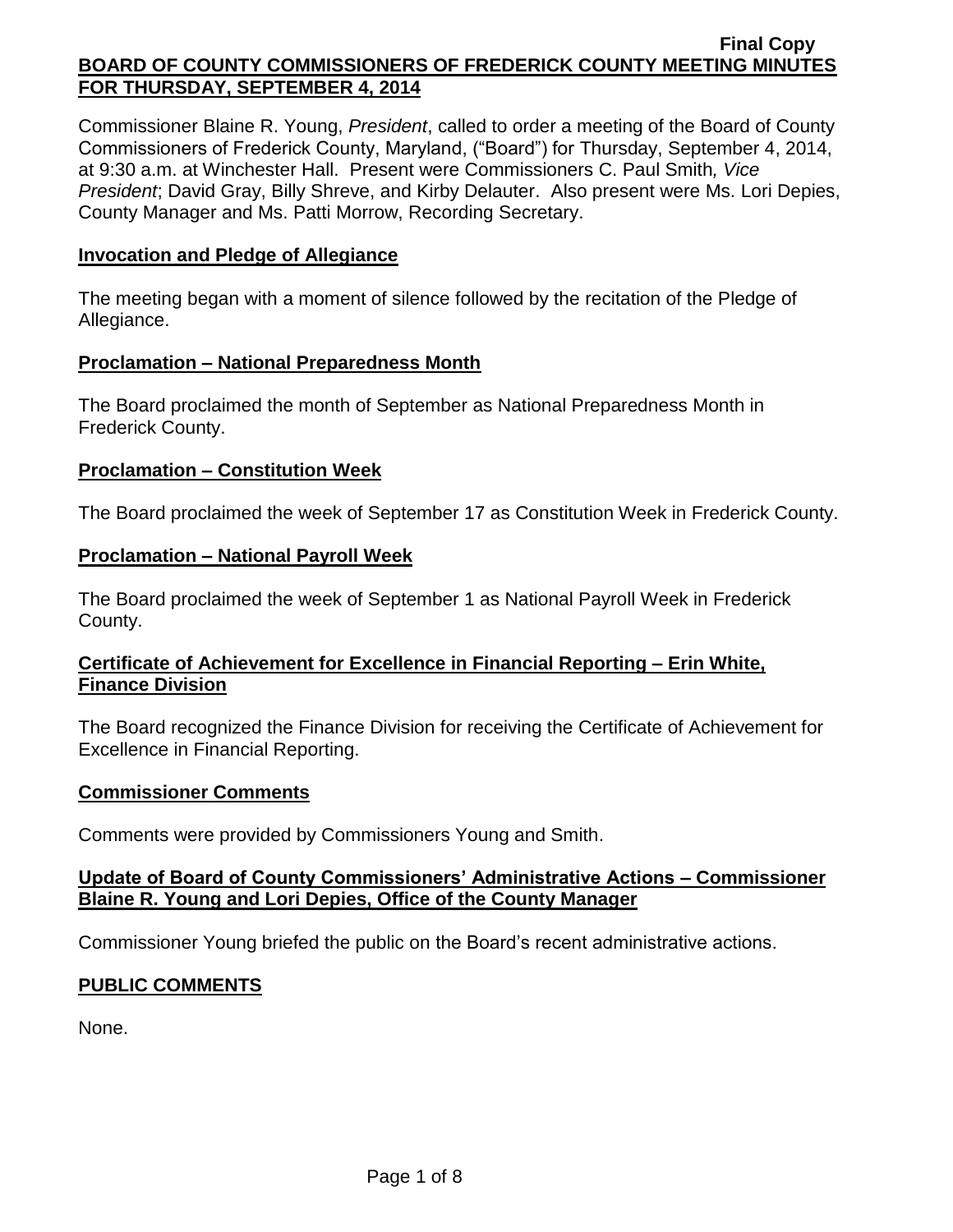## **CONSENT AGENDA**

The following items were considered on the consent agenda:

- Purchasing Memo #15-034 Medical Supplies (Piggyback Contract)
- Purchasing Memo #15-035 Emergency Notification System (Piggyback Contract)
- Purchasing Memo #15-040 NetMotion Mobility Enterprise Licensing Upgrade (Piggyback Contract)
- Purchasing Memo #15-041 Food Products for the Adult Detention Center
- Purchasing Memo #15-042 Independent Hose Company Roof Replacement
- BT-15-033, Department of Aging, Citizens Services Division
- BT-15-034, Department of Aging, Citizens Services Division
- BT-15-035, Water and Sewer, Utilities and Solid Waste Management Division
- Board of Education School Construction Expense Fund Amendments #15-02 and BT-15-029; and #15-03 and BT-15-030
- Construction Change Order No. 138 Ballenger-McKinney Enhanced Nutrient Removal, Wastewater Treatment Plant Expansion
- Change Order No. 2 FY 2014 Bituminous Overlay of Various Frederick County Roadways
- FY 2015 Maryland Access Point Grant Application
- CSAFE Collaborative Grant and Budget Transfer(s)

*Motion to approve the consent agenda as presented – Passed 5-0.*

| <b>COMMISSIONERS</b> | <b>MOTION</b> | <b>SECOND</b> | <b>YES</b>                 | <b>NO</b> | <b>ABSTAIN</b> | <b>NOT PRESENT</b> |
|----------------------|---------------|---------------|----------------------------|-----------|----------------|--------------------|
| Young                |               |               |                            |           |                |                    |
| <b>Smith</b>         |               | ↗             |                            |           |                |                    |
| <b>Shreve</b>        |               |               |                            |           |                |                    |
| Gray                 |               |               |                            |           |                |                    |
| <b>Delauter</b>      |               |               | $\boldsymbol{\mathcal{L}}$ |           |                |                    |

### **PUBLIC HEARINGS**

## **Gapland Road Property Sale – Crystal Chamberlain, Public Works Division and Richard McCain, Office of the County Attorney**

A public hearing, as duly advertised, was held on the disposal of property on Gapland Road.

Ms. Chamberlain presented the offer of \$25,000.00 for the one (1) acre parcel located on the east side of Gapland Road from the Gunne family.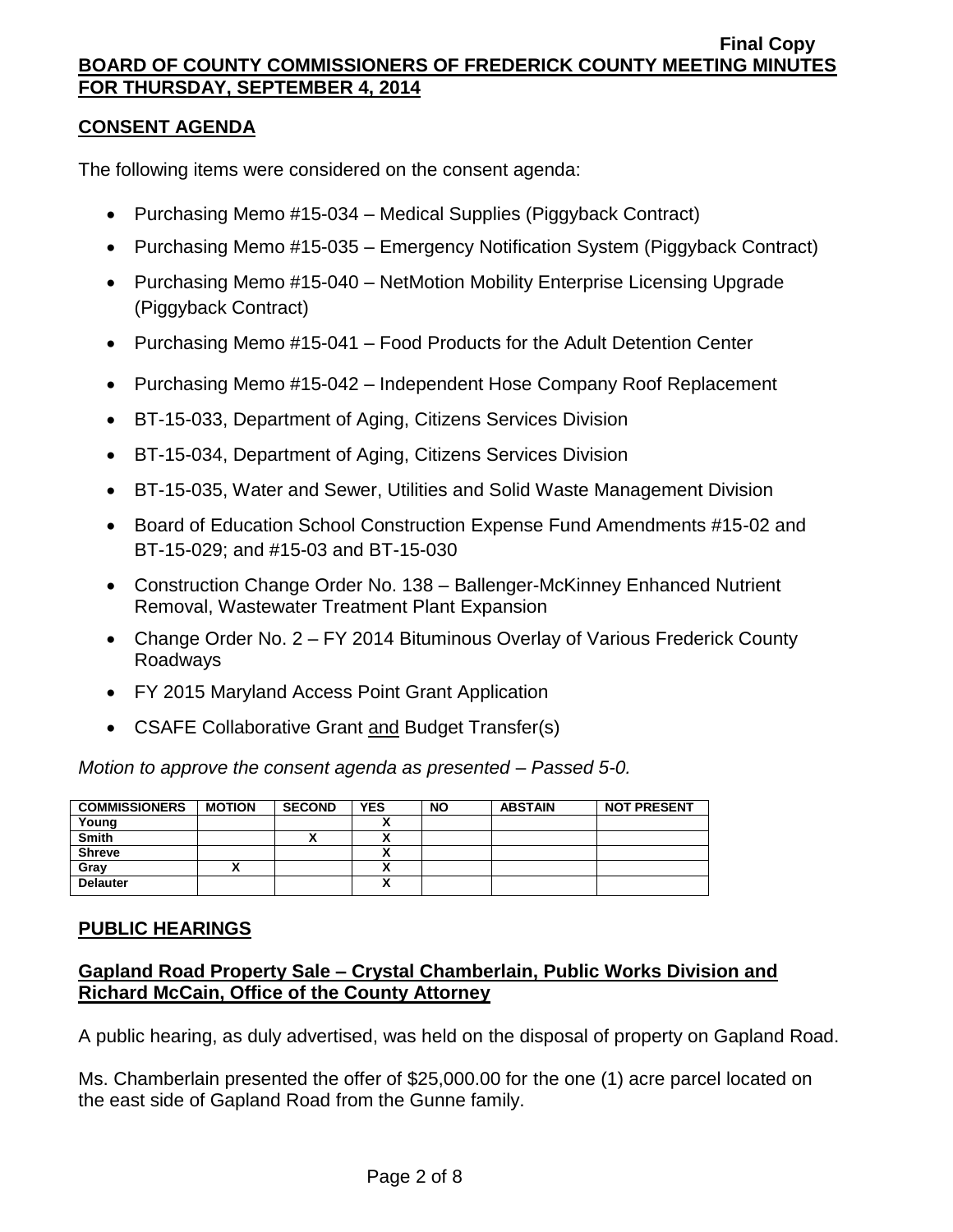There was no public comment.

*Motion that the county has no need for the property; approval to sell the property for \$25,000 to Ms. Roxane Lee Gunne and Mr. Jesse Gunne, and the title would be transferred by special warranty deed – Passed 5-0.*

| <b>COMMISSIONERS</b> | <b>MOTION</b> | <b>SECOND</b> | <b>YES</b> | <b>NO</b> | <b>ABSTAIN</b> | <b>NOT PRESENT</b> |
|----------------------|---------------|---------------|------------|-----------|----------------|--------------------|
| Young                |               |               |            |           |                |                    |
| <b>Smith</b>         |               |               |            |           |                |                    |
| <b>Shreve</b>        |               |               |            |           |                |                    |
| Grav                 |               |               |            |           |                |                    |
| <b>Delauter</b>      |               | Λ             |            |           |                |                    |

#### **Ordinance to Amend the County Gaming Regulations – Article VIII of Chapter 1-2 of the Frederick County Code – Gary Hessong, Community Development Division**

A public hearing, as duly advertised, was held on a proposed ordinance to amend the county gaming regulations, Article VIII of Chapter 1-2 of the Frederick County Code.

Mr. Hessong presented the proposed ordinance to revise the gaming regulations to comply with the 2014 Maryland General Assembly Session's adoption of Senate Bill 615.

There was no public comment.

*Motion to approve the proposed ordinance to increase the number of certain gaming events that a qualified organization in Frederick County may hold in a calendar year in which the major prize has a value of more than \$5,000 – Passed 5-0.*

| <b>COMMISSIONERS</b> | <b>MOTION</b> | <b>SECOND</b> | <b>YES</b> | <b>NO</b> | <b>ABSTAIN</b> | <b>NOT PRESENT</b> |
|----------------------|---------------|---------------|------------|-----------|----------------|--------------------|
| Young                |               |               |            |           |                |                    |
| <b>Smith</b>         |               |               |            |           |                |                    |
| <b>Shreve</b>        |               |               |            |           |                |                    |
| Gray                 |               |               |            |           |                |                    |
| <b>Delauter</b>      |               | Λ             |            |           |                |                    |

(A copy of the approved/adopted ordinance can be obtained in the County Manager's Office or from the county's website, [www.FrederickCountyMD.gov.](http://www.frederickcountymd.gov/))

### **WORKSESSION**

### **Appointments to Boards/Commissions – Joyce Grossnickle, Office of the County Manager**

Affordable Housing Council

There was no public comment.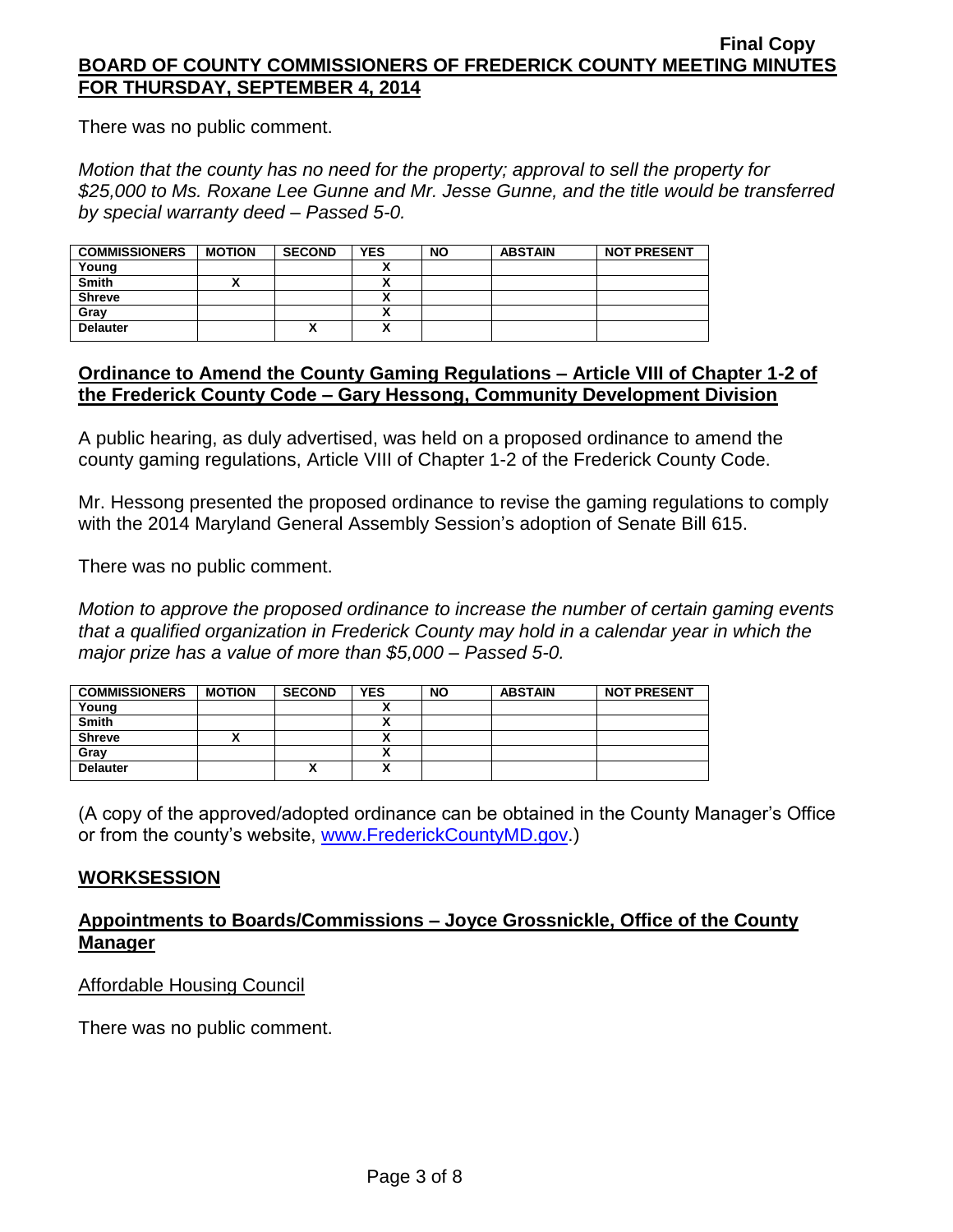*Motion to appoint Ms. Katherine Nash to serve as one of the private industry representatives and fill a term to expire June 30, 2016; Mr. Bruce Zavos to serve as one of the private industry representatives and fill a term to expire June 30, 2017; and Mr. Jay Mason to serve as one of the housing consumer representatives and fill a term to expire June 30, 2017 – Passed 5-0.*

| <b>COMMISSIONERS</b> | <b>MOTION</b> | <b>SECOND</b>      | <b>YES</b> | <b>NO</b> | <b>ABSTAIN</b> | <b>NOT PRESENT</b> |
|----------------------|---------------|--------------------|------------|-----------|----------------|--------------------|
| Young                |               |                    |            |           |                |                    |
| <b>Smith</b>         |               |                    |            |           |                |                    |
| <b>Shreve</b>        |               | $\mathbf{\Lambda}$ | ~          |           |                |                    |
| Gray                 |               |                    | n          |           |                |                    |
| <b>Delauter</b>      |               |                    | n          |           |                |                    |

#### Commission For Women

There was no public comment.

*Motion to appoint Ms. Annie Jones and Ms. Chloe Scott to serve terms to expire June 30, 2017 – Passed 5-0.*

| <b>COMMISSIONERS</b> | <b>MOTION</b> | <b>SECOND</b> | <b>YES</b> | <b>NO</b> | <b>ABSTAIN</b> | <b>NOT PRESENT</b> |
|----------------------|---------------|---------------|------------|-----------|----------------|--------------------|
| Young                |               |               | ↗          |           |                |                    |
| <b>Smith</b>         |               |               | ~          |           |                |                    |
| <b>Shreve</b>        |               | ,,            |            |           |                |                    |
| Gray                 |               |               |            |           |                |                    |
| <b>Delauter</b>      |               |               | ^          |           |                |                    |

Commission on Disabilities

There was no public comment.

*Motion to appoint Ms. Malorie Marti to serve a term to expire June 30, 2015, and Ms. Cheryl Triantos to serve a term to expire June 30, 2017 – Passed 5-0.*

| <b>COMMISSIONERS</b> | <b>MOTION</b> | <b>SECOND</b> | <b>YES</b> | <b>NO</b> | <b>ABSTAIN</b> | <b>NOT PRESENT</b> |
|----------------------|---------------|---------------|------------|-----------|----------------|--------------------|
| Young                |               |               |            |           |                |                    |
| <b>Smith</b>         |               |               |            |           |                |                    |
| <b>Shreve</b>        |               | '             |            |           |                |                    |
| Gray                 |               |               |            |           |                |                    |
| <b>Delauter</b>      |               |               | v<br>      |           |                |                    |

### **ADMINISTRATIVE BUSINESS**

### **Installment Purchase Program Agreement (IPP) (Doris Lenhart Property) – Anne Bradley, Community Development Division**

Ms. Bradley stated that a closing was scheduled to purchase an agricultural preservation easement through the IPP Agreement consisting of 136-acres located on the south side of Links Bridge Road, west of the Town of Woodsboro, belonging to Ms. Doris S. Lenhart.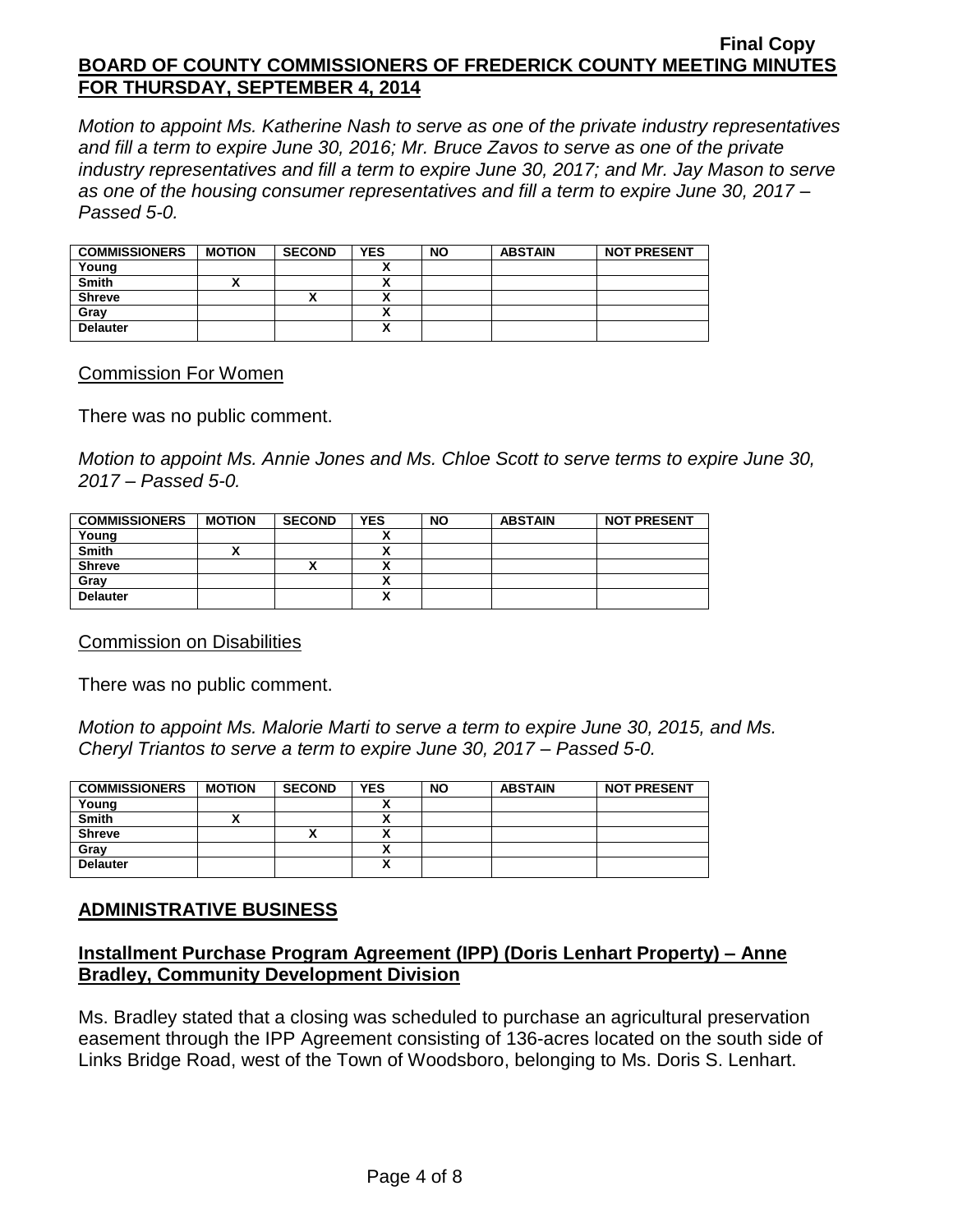*Motion to approve a proposed resolution to enter into an IPP easement on the Doris Lenhart property – Passed 5-0.*

| <b>COMMISSIONERS</b> | <b>MOTION</b> | <b>SECOND</b> | <b>YES</b>                    | <b>NO</b> | <b>ABSTAIN</b> | <b>NOT PRESENT</b> |
|----------------------|---------------|---------------|-------------------------------|-----------|----------------|--------------------|
| Young                |               |               |                               |           |                |                    |
| <b>Smith</b>         |               |               |                               |           |                |                    |
| <b>Shreve</b>        |               |               | $\overline{\phantom{a}}$      |           |                |                    |
| Grav                 |               |               |                               |           |                |                    |
| <b>Delauter</b>      |               |               | v<br>$\overline{\phantom{a}}$ |           |                |                    |
|                      |               |               |                               |           |                |                    |

## **Final Update to the Frederick County Government Strategic Plan FY 2011 – FY 2015 – Lori Depies, Office of the County Manager**

Ms. Depies announced that the Strategic Plan was at 100% completion. Both she and the Board thanked the Division Directors and county staff for their outstanding achievement.

*No action taken as this item was informational.*

## **Updates from County Commissioners' Liaison – Dave Dunn, Community Development Division**

Mr. Dunn presented the updates.

*No action taken as this item was informational.*

### **PUBLIC COMMENTS**

None.

### **QUESTIONS – PRESS**

None.

### **COMMISSIONER COMMENTS**

Comments were heard from Commissioners Young, Smith and Shreve.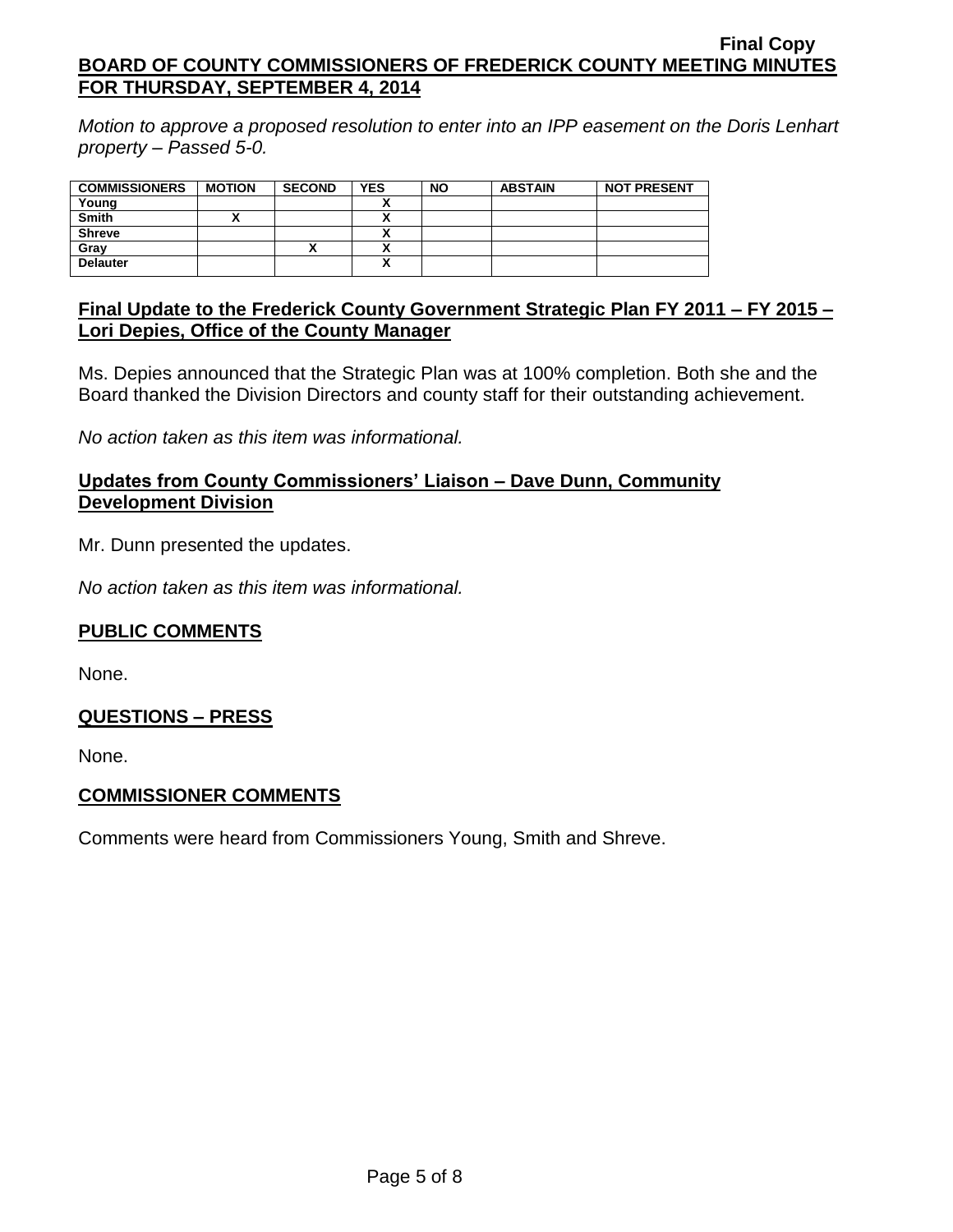## **CLOSED SESSION**

Maryland Annotated Code State Government Article § 10-508(a) (7) To consult with counsel to obtain legal advice on a legal matter; and (8) To consult with staff, consultants, or other individuals about pending or potential litigation.

Topic – To discuss with the county's attorneys and staff the legal and procedural issues involved with a pending state permit.

| <b>COMMISSIONERS</b> | <b>MOTION</b> | <b>SECOND</b> | <b>YES</b> | <b>NO</b> | <b>ABSTAIN</b> | <b>NOT PRESENT</b> |
|----------------------|---------------|---------------|------------|-----------|----------------|--------------------|
| Young                |               |               |            |           |                |                    |
| <b>Smith</b>         |               |               | n          |           |                |                    |
| <b>Shreve</b>        |               |               |            |           |                |                    |
| Gray                 |               | ↗             |            |           |                |                    |
| <b>Delauter</b>      |               |               | ٠.<br>n    |           |                |                    |

## **ADJOURN**

The meeting adjourned at 11:35 a.m.

Patricia Morrow Recording Secretary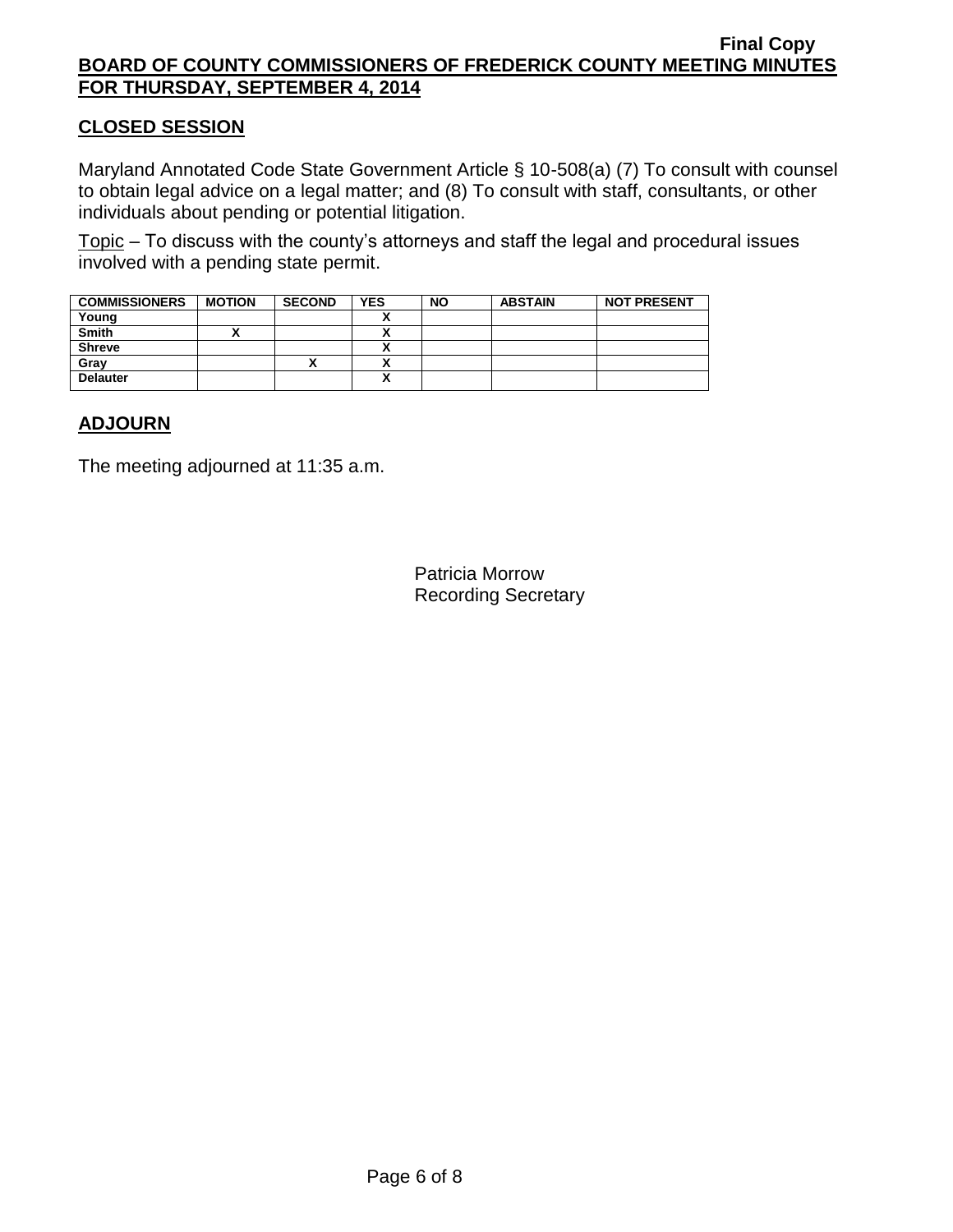## **FORM OF STATEMENT FOR CLOSING THE MEETING OF THURSDAY, SEPTEMBER 4, 2014**

# **STATUTORY AUTHORITY TO CLOSE SESSION**

## **State Government Article §10-508(a):**

(7) To consult with counsel to obtain legal advice on a legal matter; and (8) To consult with staff, consultants, or other individuals about pending or potential litigation.

## **Motion:**

Upon a motion by Commissioner Smith, seconded by Commissioner Gray, the Board voted 5-0 to go into closed session in accordance with Maryland Annotated Code State Government Article §10-508(a) (7) To consult with counsel to obtain legal advice on a legal matter; and (8) To consult with staff, consultants, or other individuals about pending or potential litigation.

## **Time and Location:**

1:35 p.m. – Third Floor Meeting Room, Winchester Hall

# **Topic to be Discussed:**

To discuss with the county's attorneys and staff the legal and procedural issues involved with a pending state permit.

> Patti Morrow Recording Secretary